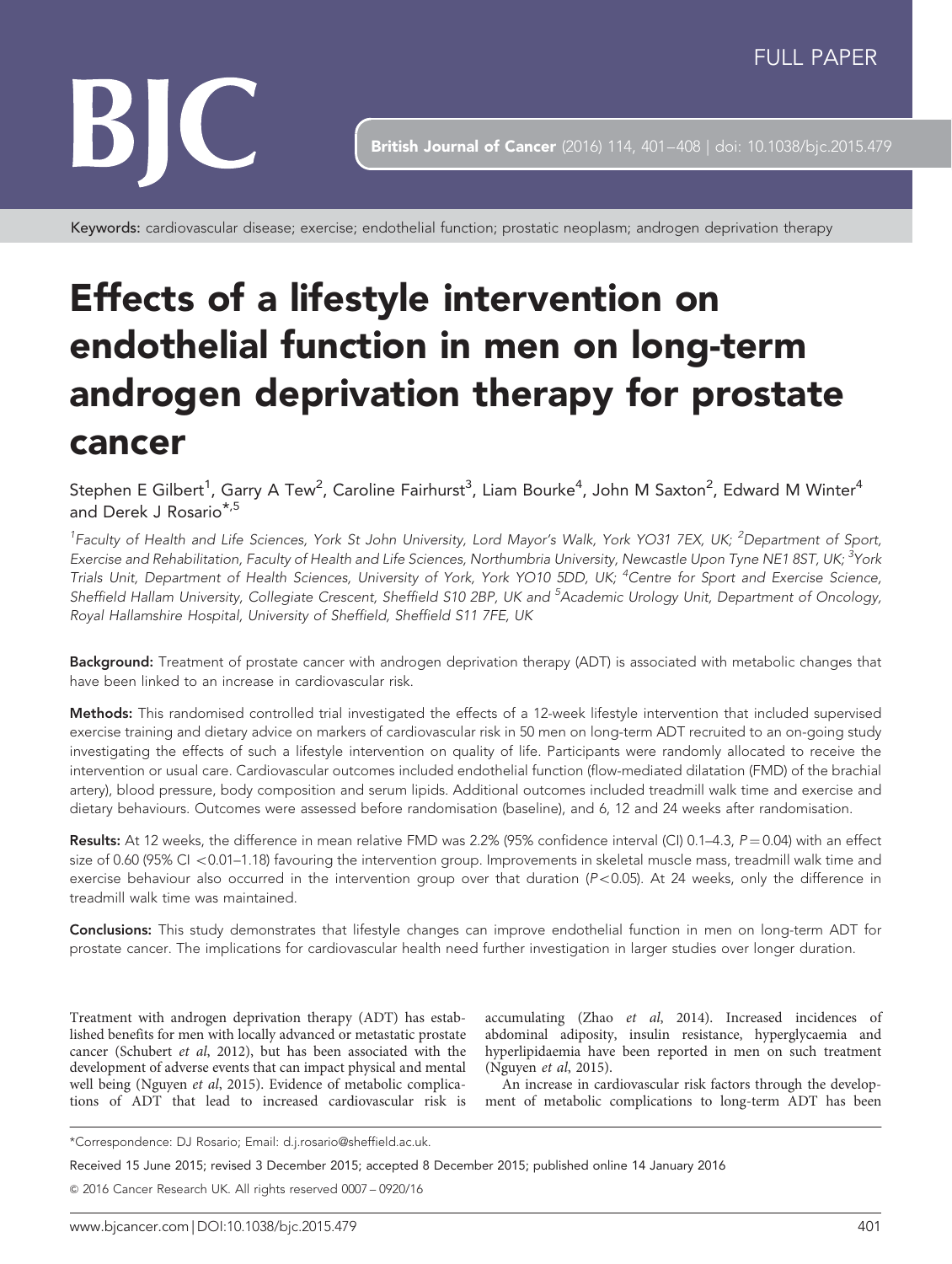supported by evidence of a reduction in flow-mediated dilatation (FMD) of the brachial artery in men treated with long-term ADT [\(Gilbert](#page-7-0) et al, 2013). Reduced FMD indicates endothelial dysfunction [\(Deanfield](#page-7-0) et al, 2007), which is regarded as an important early stage in the development of atherosclerosis ([Celermajer, 1997](#page-6-0)). Endothelial function, as measured by brachial artery FMD, is also an established predictor of future cardiovascular events (Ras et al[, 2013\)](#page-7-0).

The traditional approach for presenting the results of FMD has been in the form of absolute change in arterial diameter after release of cuff occlusion or a simple ratio of the change of arterial diameter over the resting arterial diameter, so-called relative FMD (Gokce et al[, 2002](#page-7-0); [Edwards](#page-7-0) et al, 2004; Green et al[, 2011](#page-7-0)). Concerns have been expressed as to the appropriateness of simple ratio standards for such physiological variables, with allometric scaling being deemed to be both biologically and mathematically superior [\(Tanner, 1949; Packard and Boardman,](#page-7-0) [1999](#page-7-0); Curran-[Everett, 2013](#page-7-0)). More recently, the validity of this approach has been demonstrated for FMD data [\(Atkinson and](#page-6-0) [Batterham, 2013](#page-6-0); [Atkinson](#page-6-0) et al, 2013).

Given the established benefits of exercise and dietary changes to cardiovascular health in other patient groups [\(Rippe and](#page-7-0) [Angelopoulos, 2014](#page-7-0)), we hypothesised that a supervised exercise training and dietary advice intervention would result in a reduction in cardiovascular risk factors in sedentary men on ADT. We tested this hypothesis in a randomised controlled trial and report the results herein.

#### MATERIALS AND METHODS

During the course of a randomised controlled trial investigating the effects of a lifestyle intervention on quality of life in men with prostate cancer on ADT (trial registration number ISRCTN88605738), a protocol amendment was approved by the Yorkshire and Humber NHS Research Ethics Committee to commence the collection of additional measures of cardiovascular risk.

The patient population and intervention for the full trial have been described in detail previously ([Bourke](#page-6-0) et al, 2014). Here we present results for the subset of men recruited after the amendment was implemented.

Sample size. A sample size of 50 men was deemed sufficient to detect an absolute difference in relative brachial artery FMD of 2.6%; a difference reported in exercise studies in elderly patients at increased cardiovascular risk (Gokce et al[, 2002; Edwards](#page-7-0) et al, [2004](#page-7-0)). This sample size assumed a s.d. of 3%, an alpha of 0.05, 80% power and 10% attrition [\(Bourke](#page-6-0) et al, 2011).

Randomisation. Participants were randomised 1:1 to receive 12 weeks of supervised exercise training and dietary advice in addition to usual care or to receive usual care alone. A randomly ordered list of group allocation was generated at study commencement using the nQuery Statistical Software (nQuery Advisor 6.01, nQuery Statistical Solution, USA). Neither the researchers nor the participants were informed of treatment allocation until completion of baseline assessments.

Intervention and usual care. Participants were prescribed three exercise sessions per week, tapering the supervision over the intervention (2:1 supervised to home based in weeks 1-6 and 1:2 in weeks 7-12). An experienced exercise physiologist led supervised sessions that lasted  $\sim$  1 h and consisted of a mixture of aerobic, resistance and balance exercises. Aerobic exercise was 30 min at 55–75% of age-predicted maximum heart rate or 11–13 on the Borg Rating of Perceived Exertion (RPE) scale [\(Borg, 1982](#page-6-0)) using stationary cycles, rowing ergometers and treadmills.

Resistance exercises were performed for two to four sets of 8–12 repetitions beginning at an intensity of 60% of one repetition maximum and progressed through increasing volume before weight was increased. Advice on suitable exercises to perform at home for a minimum of 30 min was provided (e.g., brisk walking, cycling and gym exercise). Participants were instructed how to monitor intensity using RPE.

Small-group healthy-eating seminars led by the exercise physiologist, lasting  $\sim$  20 min, were delivered every 2 weeks throughout the intervention. Advice included: reduction in dietary fat intake to  $\sim$  25% of total energy intake, consumption of at least five portions of fruit and vegetables each day, increased fibre consumption, decreased intake of refined carbohydrates and limiting alcohol intake to 1–2 units per day.

The control participants were men randomised to usual care who were followed up in the urology clinic as per usual clinical protocol. No restrictions were placed on them in relation to exercise or dietary behaviours over the period of the study.

Outcome measures. The primary outcome was brachial artery FMD (endothelium-dependent arterial dilatation) expressed as the percentage change in arterial diameter at 12 weeks. Secondary outcomes include glyceryl trinitrate (GTN)-mediated brachial artery dilatation (endothelium-independent arterial dilatation), resting blood pressure, treadmill walk time, body mass and composition, lipid profile, biomarkers of disease status, physical activity and dietary behaviours. Outcome measures were assessed at baseline, at 6 and 12 weeks of the intervention and at 24 weeks (12 weeks after cessation of the intervention).

Vascular assessments. Ultrasound assessments of the right brachial artery were performed while the participant rested supine. All assessments were undertaken by one researcher (coefficient of variation for repeated FMD measures 10.97%) using a 7-mHz linear array transducer attached to a high-frequency ultrasound system (Terason T3000, Teratech Corporation, Burlington, MA, USA). Participants rested quietly for a minimum of 15 min before commencing assessments.

For FMD assessments, a pneumatic rapid inflation/deflation cuff (Hokanson E20 cuff, D.E. Hokanson Inc, Bellevue, WA, USA) was placed distal to the olecranon process, with arterial imaging performed in the distal third of the upper arm. Resting measurement of vessel diameter was performed for 1 min before cuff inflation to a pressure 50 mm Hg above systolic blood pressure. Occlusion was maintained for 5 min. Recordings were restarted 30 s before cuff release and continued for a further 3 min thereafter (Black et al[, 2008](#page-6-0)).

After 15 min rest following FMD assessments, GTN-mediated brachial artery dilatation was assessed. Arterial imaging was performed for 1 min before administration of a sublingual dose (0.4 mg) of GTN, and continued for a further 6 min thereafter ([Corretti](#page-7-0) et al, 2002) with recording maintained throughout.

The ultrasound on-screen display was recorded at a rate of 15 Hz (Camtasia Studio software, v5.0.0, TechSmith Corporation, Okemos, MI, USA). Subsequently, analysis was undertaken using the Brachial Analyser for Research software package (v5.6.19, Medical Imaging Applications, Iowa, USA). All scans were analysed in full by a researcher external to the research team who was blinded to participant group allocation.

Raw data for arterial diameter were smoothed before determination of the magnitude of arterial dilatation using the same method as previously described (Black et al[, 2008](#page-6-0)). Arterial data are displayed as the absolute (millimetres) and relative (percentage) change in arterial diameter from resting arterial diameter  $(D_{\text{rest}})$  to peak arterial diameter ( $D_{\text{peak}}$ ). For analysis, data were allometrically scaled ([Atkinson](#page-6-0) et al, 2013). Arterial shear rate (SR) for FMD assessments was calculated using the equation  $SR = 4 \times V/D$ ,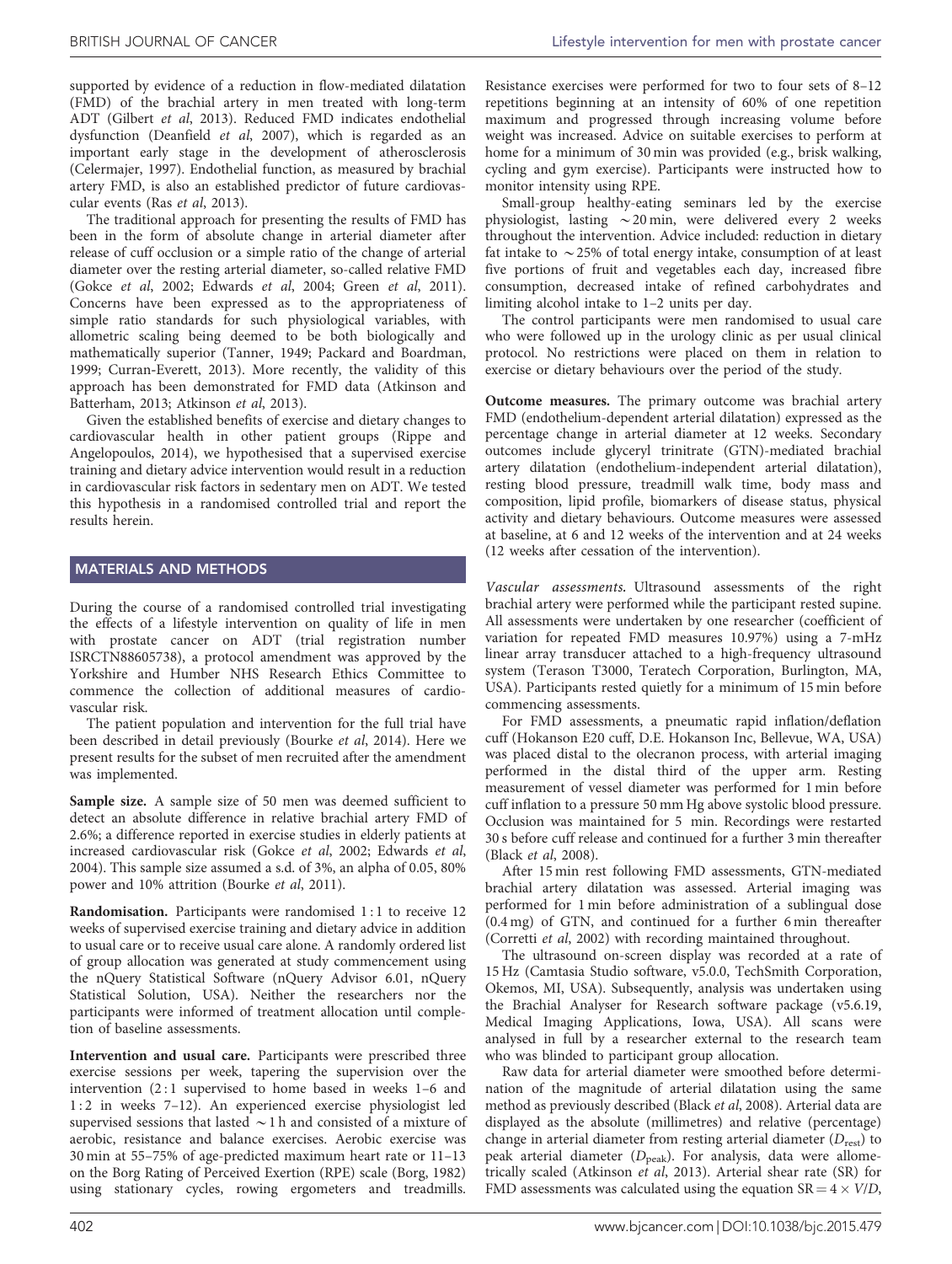where *V* is Doppler velocity and *D* is vessel diameter ([Parker](#page-7-0) et al, [2009](#page-7-0)). Shear rate area under the curve was calculated as the sum of arterial shear from cuff release through to  $D_{\text{peak}}$ .

Anthropometry. Stature (Holtain Stadiometer, Holtain Ltd, Pembrokeshire, UK) and body mass (Weylux Beam Balance Scales, Weylux, UK) were assessed using standard laboratory techniques to 0.1 cm and 0.05 kg, respectively, and body mass index (BMI) was calculated. Body composition was assessed via bioelectrical impedance (Inbody 720, Biospace, Seoul, South Korea).

Resting blood pressure. Resting blood pressure and heart rate were assessed in the left arm with an automated sphygmomanometer (Dinamap, Dash 2500, GE Healthcare, Waukesha, WI, USA) while participants rested supine before FMD assessments.

Exercise tolerance. A sub-maximal walking test was performed on a treadmill (H/P/ Cosmos Pulsar Treadmill, Traunstein, Germany) using the BSU/Bruce protocol [\(Kaminsky and Whaley, 1998](#page-7-0)). Participants were given time walking on a treadmill before the test to allow them to become comfortable with treadmill use. A chest-strap heart rate monitor (Polar F4, Polar Electro, Kempele, Finland) was fitted and participants were accustomed to the 6–20 Borg scale ([Borg, 1982](#page-6-0)). Heart rate and RPE were recorded at the end of every minute of exercise. The test ended when participants achieved an RPE of 15 ('Hard') or earlier if the participant requested to stop. Treadmill tests were conducted by a researcher external to the research team who was blinded to participant group allocation.

Blood markers. A fasting blood sample (20 ml) was drawn from the antecubital vein using standard venepuncture techniques. Samples were analysed in duplicate in the Department of Clinical Chemistry at the Royal Hallamshire Hospital, Sheffield, UK, for blood lipid profile (total cholesterol, HDL-C, LDL-C and triglycerides), prostate-specific antigen and male sex hormones (testosterone, SHBG). In addition, free androgen index was calculated.

Exercise and dietary behaviour. Leisure time physical activity was quantified using the Godin Leisure Score Index (LSI; [Godin and](#page-7-0) [Shephard, 1985\)](#page-7-0). A higher score indicated more activity. The Godin LSI has been successfully used with men on ADT (Culos-Reed et al[, 2010\)](#page-7-0).

Participants completed 3-day diet diaries at baseline, 12 and 24 weeks. Where possible, participants were asked to use the same 3 days of the week for each assessment. Nutritional data were analysed using NetWisp (version 3.0, Tinuviel Software, Anglesey, UK).

Statistical analysis. Analyses were performed in Stata v13 on an intention-to-treat basis including all available participants in the groups to which they were randomised, using two-sided significance at the 5% level. Treatment effects are presented as the difference in adjusted means (intervention minus control) and Hedge's g effect sizes with 95% confidence intervals (CIs) and P-values.

Arterial diameter data (FMD- and GTN-mediated dilatation) were allometrically scaled and analysed as follows. The difference between logarithmically transformed  $D_{\text{rest}}$  and  $D_{\text{peak}}$  was calculated for each participant and time point, and then analysed using a covariance pattern mixed model, with treatment group, time and a treatment group-by-time interaction as fixed factors, and  $log D_{rest}$ as a time-varying covariate. Means for diameter change on the logged scale for each treatment group and time point were obtained and then back transformed by antilogging to provide an adjusted ratio of  $D_{\text{peak}}/D_{\text{rest}}$ , subtracting a value of 1 and

multiplying by 100 to provide a  $D_{\text{rest}}$  adjusted estimate of relative FMD. An estimate for the s.d. was obtained by multiplying the s.e. of the mean diameter change by the square root of the sample size, antilogging, subtracting 1 and multiplying by 100. Estimates for the difference in mean diameter change between the treatment groups at each time point were extracted from the model with 95% CIs and P-values. The P-values are presented unchanged in this paper, but the point and interval estimates were transformed as described above.

To allow comparison of the results with previous publications using a simple ratio only, the difference in (simple ratio) relative FMD between the trial arms at 12 weeks was extracted from a single linear covariance pattern mixed model in which relative FMD at each time point was nested within patients [\(Brown and](#page-6-0) [Prescott, 2006](#page-6-0)). Relative FMD at baseline, each time point of follow-up, trial arm and a time-by-trial arm interaction were included in the model. The estimates of the treatment effect at 6 and 24 weeks were extracted for secondary investigations. Estimation was based on the method of restricted maximum likelihood ([Harville, 1977](#page-7-0)).

The following outcomes were analysed in the same way as (simple ratio) relative FMD: absolute FMD, relative GTN-mediated dilatation, absolute GTN-mediated dilatation dilation, systolic and diastolic blood pressure, BMI and treadmill walk time.

All other secondary outcomes were compared between the treatment groups at 12 weeks using ANCOVA to adjust for the baseline value. No adjustment for multiple testing was made.

#### RESULTS

This analysis is of 50 men (mean age 70 years—range 53–84 years) consecutively recruited to the latter part of the primary trial ([Bourke](#page-6-0) et al, 2014) with 25 randomised to each trial arm ([Figure 1](#page-3-0)). The median time on ADT at recruitment was 19 and 18 months in the intervention and control groups, respectively. The groups were comparable at baseline with the exception of previous radiotherapy exposure ([Table 1\)](#page-4-0).

There were seven withdrawals (three in the intervention and four in the control group) and one death (control group) before the end of the 12-week intervention. There was one additional withdrawal and death (both intervention group) before the 24-week assessment. Both deaths were considered unrelated to the study intervention. For men completing the 12-week intervention, adherence to supervised sessions was 93% (368 out of 396 possible) and to home-based sessions was 76% (301 out of 396 completed), respectively.

At 12 weeks, the difference in allometrically scaled relative FMD was 2.2% (95% CI 0.1-4.3,  $P = 0.04$ , Hedge's g 0.60, 95% CI  $< 0.01 - 1.18$ ) favouring the intervention group [\(Table 2\)](#page-5-0). The difference in absolute FMD was  $0.11 \text{ mm}$  (95% CI <  $0.01-0.23$ ,  $P = 0.05$ , Hedge's g 0.59, 95% CI  $-0.01$  to 1.17). This benefit was not maintained at 24 weeks (0.31 s.d., 95% CI  $-0.27$  to 0.88 for allometrically scaled relative FMD and 0.31 s.d., 95% CI  $-0.27$  to 0.89 for absolute FMD). The results for the non-scaled simple ratio FMD are presented alongside the scaled results in [Table 2](#page-5-0).

There was no meaningful difference in GTN-mediated dilatation (absolute or relative), systolic and diastolic blood pressure values or BMI at any post-randomisation time point [\(Table 2\)](#page-5-0).

Treadmill walk time improved in the intervention group. The difference at 12 and 24 weeks was 88 s (95% CI 52-123,  $P < 0.001$ , Hedges g 1.41, 95% CI 0.76–2.05) and 69 s (95% CI 33–105,  $P<0.001$ ), respectively [\(Table 2](#page-5-0)).

Exercise behaviour scores from the Godin LSI were improved in the intervention group at all follow-up time points during the intervention with statistically significant differences at 6 and 12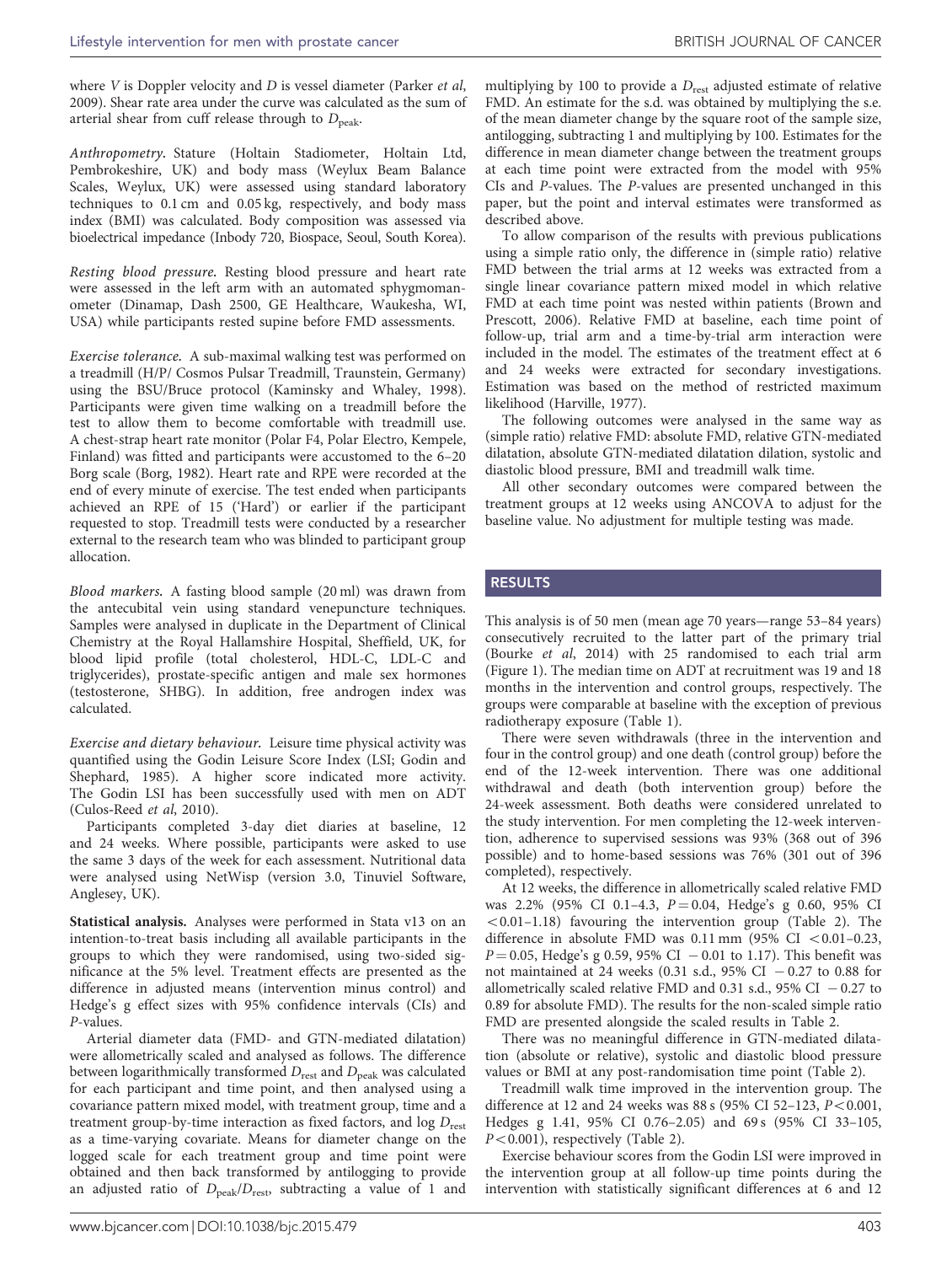<span id="page-3-0"></span>

Figure 1. Consolidated Standards of Reporting Trials (CONSORT) flow diagram for final 50 participants recruited into the main trial.

weeks (6 weeks  $P = 0.02$ ; 12 weeks  $P = 0.05$ ). At 12 weeks, there was a moderate beneficial effect of the intervention of 0.57 s.d. (95% CI  $-0.02$  to 1.15). There was no difference detected in exercise behaviour at 24 weeks ( $P = 0.58$ ).

There were improvements in  $D_{peak}$  for the FMD test, skeletal muscle mass [\(Table 3](#page-5-0)) and SHBG [\(Table 4](#page-6-0)) at 12 weeks. No meaningful change occurred in any other physiological measure or in any dietary outcomes (Supplementary Table 1).

#### **DISCUSSION**

At the end of the exercise intervention (12 weeks), a beneficial effect of the intervention on endothelial function occurred with an increased relative FMD of 2.2% (effect size of  $> 0.5$  s.d.). These differences between groups were not maintained 12 weeks after withdrawal of the intervention ([Figure 2\)](#page-6-0).

There is academic debate around how best to report relative FMD, with much of the earlier work using a simple ratio. Problems with these ratios have been identified ([Tanner, 1949\)](#page-7-0) and allometric scaling of ratio data for physiological measurements has been shown to be a more appropriate form of data analysis and presentation [\(Packard and Boardman, 1999](#page-7-0); Curran-[Everett, 2013](#page-7-0)). Such scaling more accurately accounts for variability in body and other anatomical sizes. Recently, [Atkinson \(2014\)](#page-6-0) confirmed the appropriateness of allometric scaling for changes in arterial diameter in FMD analysis. In the current study, without such scaling, the difference in relative FMD expressed as a simple ratio is almost identical in magnitude (2.3%) to the allometric-scaled value with a similar effect size [\(Table 2\)](#page-5-0).

of future cardiovascular events (e.g., myocardial infarction and stroke) exists, with a meta-analysis suggesting reduced cardiovascular risk of 13% (95% CI 8–17%) per 1% higher relative FMD in individuals with any pre-existing cardiovascular risk factor ([Ras](#page-7-0) et al[, 2013\)](#page-7-0). Although these findings have been developed from non-scaled data, reanalysis of the Multi Ethnic Study of Atherosclerosis indicated that allometric-scaled FMD is robust in the association with cardiovascular health outcomes [\(Atkinson and](#page-6-0) [Batterham, 2013](#page-6-0)). Within the current study, 68% of the men had pre-existing evidence of cardiovascular disease ([Table 1](#page-4-0)), but a diagnosis of prostate cancer in itself appears to be associated with increased cardiovascular risk: a comprehensive registry-based study from Sweden found that men diagnosed with prostate cancer appear to constitute a particularly high-risk group for cardiovascular events over matched controls without cancer, with treatment by ADT conferring additional risk [\(Van Hemelrijck](#page-7-0) et al, [2010](#page-7-0)). An estimated annual cardiovascular event rate of  $\sim$  14.2% in the Swedish PCBaSe study referred to above was reported in a recent meta-analysis (Bosco et al[, 2015](#page-6-0)). Extrapolating from these data, one can tentatively estimate that, were the changes in FMD seen in this study translated to clinically significant risk reduction, 29% fewer cardiovascular events would be encountered, providing an absolute risk reduction of 4.1%. Otherwise stated, one would have to deliver the intervention to 24 men to prevent a single cardiovascular event per annum. As such, the results of the current study are suggestive of cardiovascular benefit of a 12-week exercise intervention in men on ADT, although further studies are required to correlate changes with cardiovascular outcomes.

FMD has been widely associated with changes in cardiovascular health. An inverse relationship between relative FMD and the risk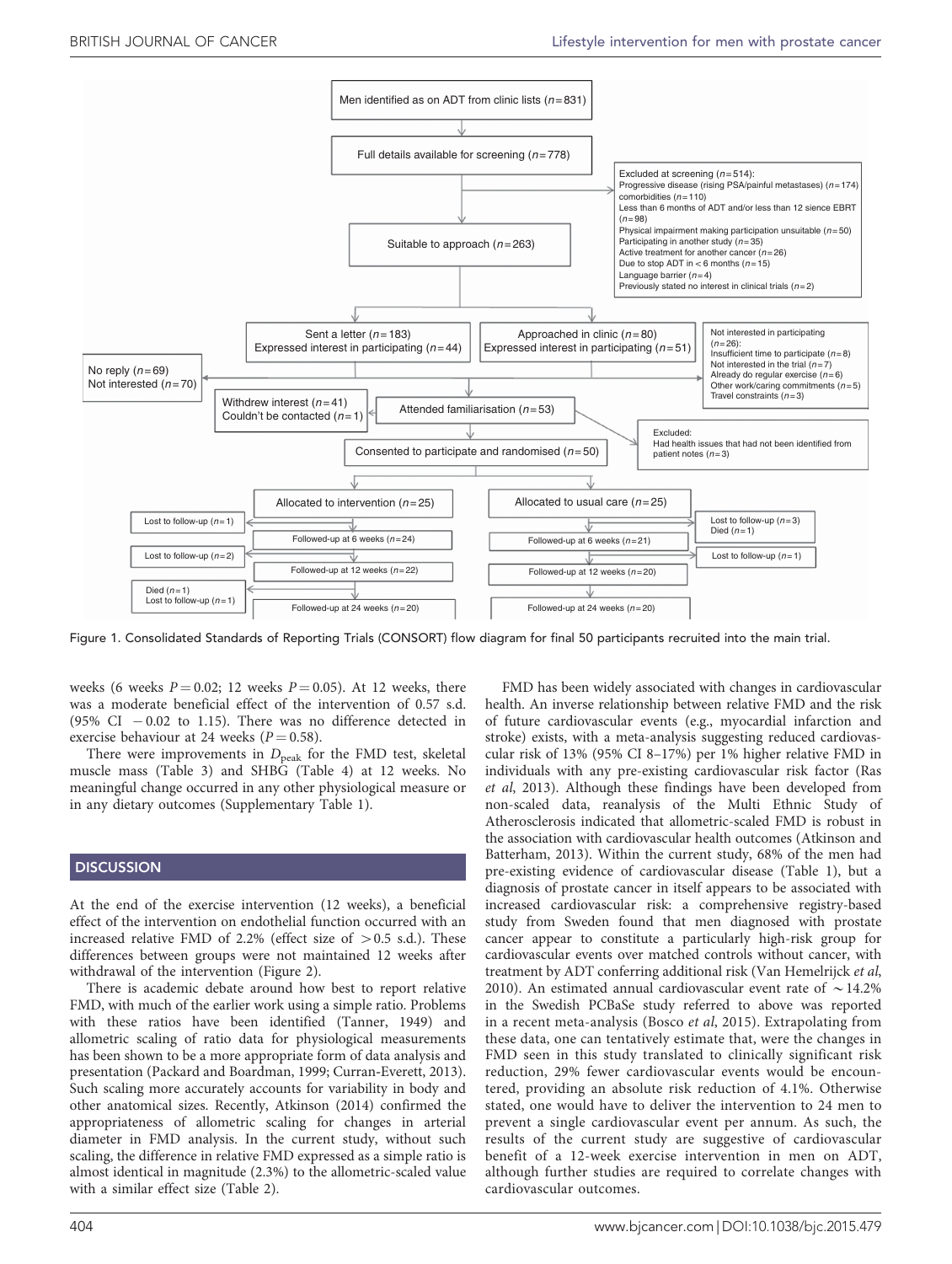<span id="page-4-0"></span>

| Table 1. Baseline characteristics of the participants by treatment group                                                                                                                           |                           |                      |                    |  |  |  |
|----------------------------------------------------------------------------------------------------------------------------------------------------------------------------------------------------|---------------------------|----------------------|--------------------|--|--|--|
| Characteristic                                                                                                                                                                                     | Intervention ( $n = 25$ ) | Control ( $n = 25$ ) | Total ( $n = 50$ ) |  |  |  |
| Age (years)                                                                                                                                                                                        | $N = 25$                  | $N = 25$             | $N = 50$           |  |  |  |
| Mean (s.d.)                                                                                                                                                                                        | 70.1(5.3)                 | 70.4 (9.2)           | 70.2 (7.4)         |  |  |  |
| (Min, max)                                                                                                                                                                                         | (57, 80)                  | (53, 84)             | (53, 84)           |  |  |  |
| Ethnicity, n (%)                                                                                                                                                                                   | $N = 25$                  | $N = 25$             | $N = 50$           |  |  |  |
| White                                                                                                                                                                                              | 25 (100)                  | 22 (88)              | 47 (94)            |  |  |  |
| Asian                                                                                                                                                                                              | 0(0)                      | 2(8)                 | 2(4)               |  |  |  |
| <b>Black</b>                                                                                                                                                                                       | 0(0)                      | 1(4)                 | 1(2)               |  |  |  |
| In employment, n (%)                                                                                                                                                                               | $N = 25$                  | $N = 25$             | $N = 50$           |  |  |  |
|                                                                                                                                                                                                    | 4(16)                     | 5(20)                | 9(18)              |  |  |  |
| Smoking status, n (%)                                                                                                                                                                              | $N = 25$                  | $N = 25$             | $N = 50$           |  |  |  |
| Current smoker                                                                                                                                                                                     | 1(4)                      | 0(0)                 | 1(2)               |  |  |  |
| Previous smoker                                                                                                                                                                                    | 12 (48)                   | 11(44)               | 23 (46)            |  |  |  |
| Treatment details, n (%)                                                                                                                                                                           | $N = 25$                  | $N = 25$             | $N = 50$           |  |  |  |
| LHRH agonist alone                                                                                                                                                                                 | 25 (100)                  | 23 (92)              | 48 (96)            |  |  |  |
| <b>MAB</b>                                                                                                                                                                                         | 0(0)                      | 2(8)                 | 2(4)               |  |  |  |
| Time on ADT, months                                                                                                                                                                                | $N = 25$                  | $N = 25$             | $N = 50$           |  |  |  |
| Median (IQR)                                                                                                                                                                                       | 19 (12, 36)               | 18 (9, 25)           | 19 (9, 36)         |  |  |  |
| (Min, max)                                                                                                                                                                                         | (6, 138)                  | (6, 92)              | (6, 138)           |  |  |  |
| Previous EBRT, n (%)                                                                                                                                                                               | $N = 25$                  | $N = 25$             | $N = 50$           |  |  |  |
|                                                                                                                                                                                                    | 13 (52)                   | 7(28)                | 20 (40)            |  |  |  |
| Time since EBRT (months)                                                                                                                                                                           | $N = 12$                  | $N = 7$              | $N = 19$           |  |  |  |
| Median (IQR)                                                                                                                                                                                       | 17 (12, 28)               | 20 (14, 58)          | 18 (12, 33)        |  |  |  |
| (Min, max)                                                                                                                                                                                         | (12, 95)                  | (12, 130)            | (12, 130)          |  |  |  |
| Previous radical prostatectomy, n (%)                                                                                                                                                              | $N = 25$                  | $N = 25$             | $N = 50$           |  |  |  |
|                                                                                                                                                                                                    | 1(4)                      | 3(12)                | 4(8)               |  |  |  |
| Medical history and comorbidities, n (%)                                                                                                                                                           | $N = 25$                  | $N = 25$             | $N = 50$           |  |  |  |
| Previous MI                                                                                                                                                                                        | 2(8)                      | 2(8)                 | 4(8)               |  |  |  |
| Previous stroke                                                                                                                                                                                    | 0(0)                      | 2(8)                 | 3(6)               |  |  |  |
| Angina                                                                                                                                                                                             | 3(12)                     | 2(8)                 | 5(10)              |  |  |  |
| Diabetes                                                                                                                                                                                           | 3(12)                     | 4(16)                | 7(14)              |  |  |  |
| Hypertension                                                                                                                                                                                       | 16 (64)                   | 11 (44)              | 27 (54)            |  |  |  |
| Hypertension diagnosed since ADT commencement                                                                                                                                                      | 3(12)                     | 2(8)                 | 5(10)              |  |  |  |
| Medication, n (%)                                                                                                                                                                                  | $N = 25$                  | $N = 25$             | $N = 50$           |  |  |  |
| Statin therapy                                                                                                                                                                                     | 14 (56)                   | 13 (52)              | 27 (54)            |  |  |  |
| Beta blockers                                                                                                                                                                                      | 8(32)                     | 6(24)                | 14 (28)            |  |  |  |
| Calcium channel blockers                                                                                                                                                                           | 12 (48)                   | 4(16)                | 16 (32)            |  |  |  |
| <b>ACE</b> inhibitors                                                                                                                                                                              | 9(36)                     | 8(32)                | 17 (34)            |  |  |  |
| <b>Diuretics</b>                                                                                                                                                                                   | 4(16)                     | 6(24)                | 10 (20)            |  |  |  |
| Angiotensin-II inhibitors                                                                                                                                                                          | 3(12)                     | 3(12)                | 6(12)              |  |  |  |
| Prostaglandin analogues                                                                                                                                                                            | 7(28)                     | 6(24)                | 13 (26)            |  |  |  |
| Anti-coagulant therapy                                                                                                                                                                             | 2(8)                      | 1(4)                 | 3(6)               |  |  |  |
| Anti-diabetic medication                                                                                                                                                                           | 3(12)                     | 3(12)                | 6(12)              |  |  |  |
| Abbreviations: ADT=androgen deprivation therapy; EBRT=external beam radiotherapy; LHRH=luteinising hormone-releasing hormone; MAB=maximum androgen blockade;<br>$M = m\gamma$ ocardial infarction. |                           |                      |                    |  |  |  |

Several mechanisms could be responsible for the changes observed in FMD. Previous studies have demonstrated improvements in endothelial function with increased physical activity are only partly mediated by changes in traditional cardiovascular risk factors (Green et al[, 2003](#page-7-0)). A direct effect of periods of increased shear stress on arterial walls during exercise can lead to increased nitric-oxide-dependent vascular dilatation [\(Tinken](#page-7-0) et al, 2010). Such an explanation could account for the observed changes in FMD, despite only small effects on other cardiovascular risk factors. Changes in SHBG at 12 weeks could be indicative of changes in insulin resistance between groups [\(Wallace](#page-7-0) et al, 2013), which could influence FMD [\(Suzuki](#page-7-0) et al, 2004). Although SHBG has been shown to increase after lifestyle interventions including exercise and diet in healthy adult males [\(Tymchuk](#page-7-0) et al, 1998) consistent with changes in insulin concentrations, the results of the current study could be interpreted as a deterioration in insulin sensitivity in the control group leading to a reduction in SHBG given the association between long-term ADT and increasing risk of developing type II diabetes ([Alibhai](#page-6-0) et al, 2009). However, given the small sample size of the study, such an interpretation should be made with caution.

Previous evidence of improvements in cardiovascular health with exercise training in men established on ADT is limited. Recent studies have shown improvements in anthropometric and metabolic markers of cardiovascular risk with exercise training ([Nobes](#page-7-0) et al, 2012; [Cormie](#page-7-0) et al, 2015); however, in both studies participants started the intervention at the same time as commencing ADT and so whether such results could be achieved in men on long-term ADT remained unclear. Reductions in systolic and diastolic blood pressure were reported by Culos-Reed et al [\(2010\)](#page-7-0) in men on long-term ADT who underwent a 16-week programme of home-based exercise; however, changes of a similar magnitude were also found in a non-exercising control group, resulting in no difference between groups over time. More positively, [Galvao](#page-7-0) et al (2010) reported decreased concentrations of C-reactive protein after a 12-week supervised exercise intervention, but this finding was not supported by evidence of benefits in any other markers of cardiovascular health. As such, our finding of an improvement in endothelial function provides the most encouraging evidence of cardiovascular benefits following a lifestyle intervention in men on long-term ADT.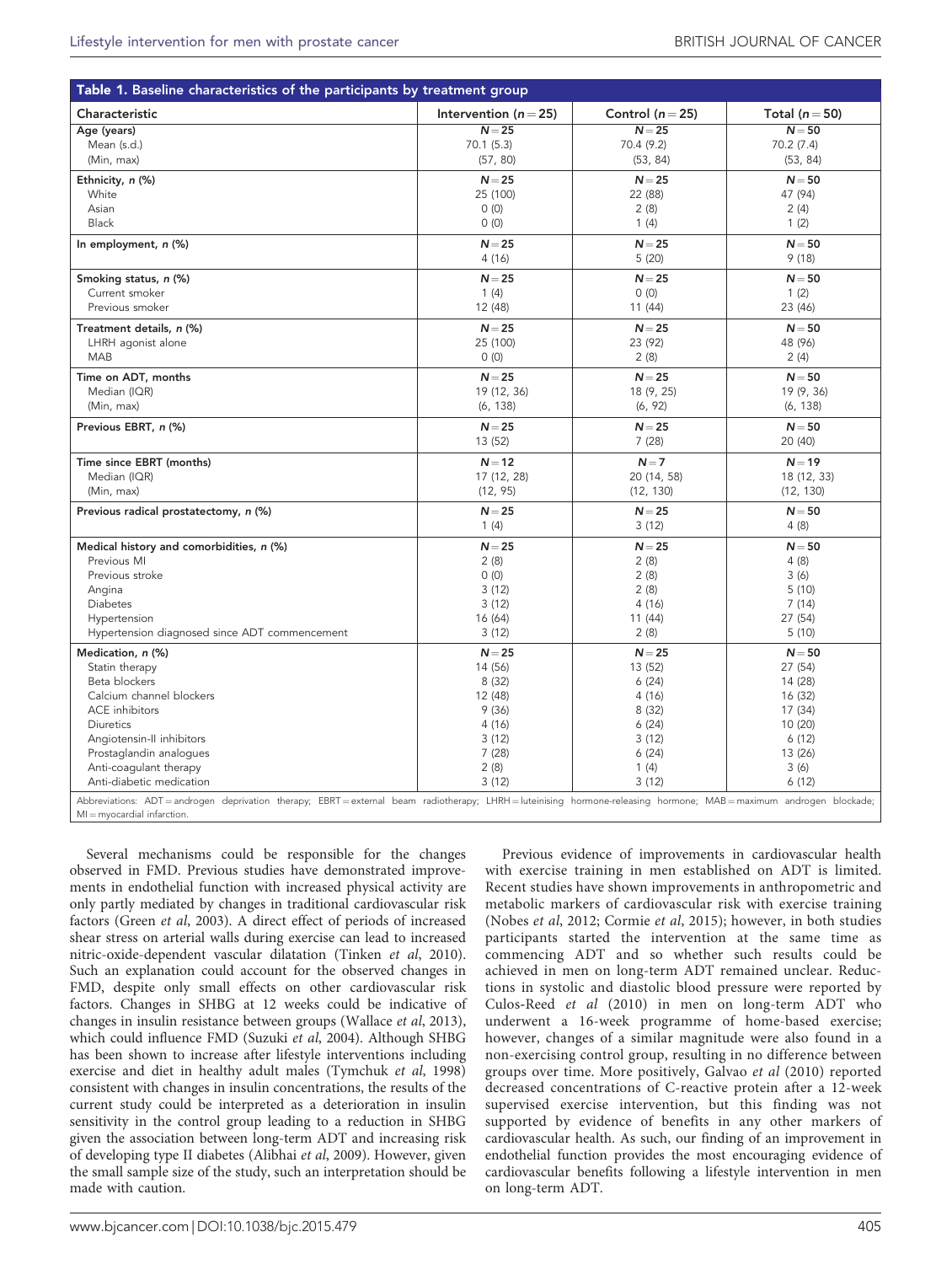<span id="page-5-0"></span>

| Table 2. Summary of outcome measures by treatment group   |                                                                                        |                                 |                                                                                       |  |  |  |  |
|-----------------------------------------------------------|----------------------------------------------------------------------------------------|---------------------------------|---------------------------------------------------------------------------------------|--|--|--|--|
|                                                           | Intervention<br>$(n = 25)$                                                             | Control<br>$(n=25)$<br>Raw mean | Adjusted mean<br>difference at<br>12 weeks (95% CI)<br>P-value<br>Effect size in s.d. |  |  |  |  |
| Outcome                                                   | Raw mean (s.d.)                                                                        | (s.d.)                          | (95% CI)                                                                              |  |  |  |  |
| Allometrically scaled relative FMD (%) <sup>a</sup>       |                                                                                        |                                 |                                                                                       |  |  |  |  |
| Baseline                                                  | 4.5(3.4)                                                                               | 4.6(3.4)                        | $2.2$ (0.1, 4.3)                                                                      |  |  |  |  |
| Week 6                                                    | 6.9(3.4)                                                                               | 4.4(3.4)                        | $P = 0.04$                                                                            |  |  |  |  |
| Week 12                                                   | 7.6(3.4)                                                                               | 5.3(3.4)                        | $0.60$ (0.005, 1.18)                                                                  |  |  |  |  |
| Week 24                                                   | 7.5(3.4)                                                                               | 6.3(3.4)                        |                                                                                       |  |  |  |  |
|                                                           | Non-scaled relative FMD (%) <sup>a</sup>                                               |                                 |                                                                                       |  |  |  |  |
| <b>Baseline</b>                                           | 4.6(4.2)                                                                               | 4.7 (4.2)                       | $2.3$ (0.1, 4.5)                                                                      |  |  |  |  |
| Week 6                                                    | 7.0(3.9)                                                                               | 4.5(3.8)                        | $P = 0.04$                                                                            |  |  |  |  |
| Week 12<br>Week 24                                        | 7.7(4.1)<br>7.5(4.0)                                                                   | 5.3(4.0)<br>6.3(4.0)            | $0.60$ (0.01, 1.19)                                                                   |  |  |  |  |
|                                                           |                                                                                        |                                 |                                                                                       |  |  |  |  |
| Absolute FMD (mm)                                         |                                                                                        |                                 |                                                                                       |  |  |  |  |
| <b>Baseline</b>                                           | 0.23(0.18)                                                                             | 0.22(0.11)                      | $0.11$ (0.00, 0.23)                                                                   |  |  |  |  |
| Week 6<br>Week 12                                         | 0.35(0.22)<br>0.37(0.20)                                                               | 0.23(0.20)<br>0.25(0.15)        | $P = 0.05$<br>$0.59$ ( $-0.01$ , 1.17)                                                |  |  |  |  |
| Week 24                                                   | 0.37(0.18)                                                                             | 0.30(0.16)                      |                                                                                       |  |  |  |  |
|                                                           | Allometrically scaled GTN-mediated dilatation (%) <sup>a</sup>                         |                                 |                                                                                       |  |  |  |  |
| <b>Baseline</b>                                           | 12.3(4.2)                                                                              | 11.9(4.2)                       | $0.6$ ( $-2.4$ , 3.6)                                                                 |  |  |  |  |
| Week 6                                                    | 11.2(4.2)                                                                              | 14.6 (4.2)                      | $P = 0.71$                                                                            |  |  |  |  |
| Week 12                                                   | 11.5(4.2)                                                                              | 10.9 (4.2)                      | $0.11 (-0.47, 0.68)$                                                                  |  |  |  |  |
| Week 24                                                   | 13.4 (4.2)                                                                             | 11.3(4.2)                       |                                                                                       |  |  |  |  |
|                                                           | Non-scaled relative GTN-mediated dilatation (%)                                        |                                 |                                                                                       |  |  |  |  |
| Baseline                                                  | 12.5(5.0)                                                                              | 12.0(4.3)                       | $1.2 (-2.2, 4.7)$                                                                     |  |  |  |  |
| Week 6                                                    | 12.0(3.5)                                                                              | 14.6(6.3)                       | $P = 0.48$                                                                            |  |  |  |  |
| Week 12                                                   | 12.2(5.5)                                                                              | 10.4(4.5)                       | $0.21$ ( $-0.37, 0.78$ )                                                              |  |  |  |  |
| Week 24                                                   | 13.9(4.5)                                                                              | 11.0 (4.9)                      |                                                                                       |  |  |  |  |
|                                                           | Absolute GTN-mediated dilatation (mm)                                                  |                                 |                                                                                       |  |  |  |  |
| <b>Baseline</b>                                           | 0.62(0.25)                                                                             | 0.59(0.20)                      | $0.04$ ( $-0.13$ , 0.20)                                                              |  |  |  |  |
| Week 6                                                    | 0.57(0.15)                                                                             | 0.74(0.31)                      | $P = 0.66$                                                                            |  |  |  |  |
| Week 12                                                   | 0.58(0.27)                                                                             | 0.52(0.21)                      | $0.13 (-0.45, 0.70)$                                                                  |  |  |  |  |
| Week 24                                                   | 0.67, (0.22)                                                                           | 0.55(0.24)                      |                                                                                       |  |  |  |  |
|                                                           | Systolic blood pressure (mm Hg)                                                        |                                 |                                                                                       |  |  |  |  |
| Baseline                                                  | 144 (18)                                                                               | 145 (20)                        | $-7.0$ ( $-16.1$ , 2.2)                                                               |  |  |  |  |
| Week 6<br>Week 12                                         | 137 (14)<br>138 (20)                                                                   | 147 (19)<br>145 (20)            | $P = 0.14$<br>$0.44 (-0.15, 1.02)$                                                    |  |  |  |  |
| Week 24                                                   | 139 (19)                                                                               | 141 (23)                        |                                                                                       |  |  |  |  |
| Diastolic blood pressure (mm Hg)                          |                                                                                        |                                 |                                                                                       |  |  |  |  |
| Baseline                                                  | 80 (8)                                                                                 | 76 (8)                          | $-3.3$ ( $-7.0$ , 0.4)                                                                |  |  |  |  |
| Week 6                                                    | 77 (9)                                                                                 | 76 (7)                          | $P = 0.08$                                                                            |  |  |  |  |
| Week 12                                                   | 76 (10)                                                                                | 76 (7)                          | $0.50$ ( $-0.09$ , 1.08)                                                              |  |  |  |  |
| Week 24                                                   | 77 (11)                                                                                | 75 (8)                          |                                                                                       |  |  |  |  |
| BMI (kg/m <sup>2</sup> )                                  |                                                                                        |                                 |                                                                                       |  |  |  |  |
| Baseline                                                  | 30.6 (5.0)                                                                             | 28.8 (5.2)                      | $0.1$ ( $-0.5$ , 0.6)                                                                 |  |  |  |  |
| Week 6                                                    | 30.3(5.0)                                                                              | 28.4 (3.2)                      | $P = 0.74$                                                                            |  |  |  |  |
| Week 12                                                   | 29.8 (4.8)                                                                             | 29.0 (4.8)                      | $-0.10$ ( $-0.67$ , 0.48)                                                             |  |  |  |  |
| Week 24                                                   | 28.9 (2.8)                                                                             | 29.0 (4.8)                      |                                                                                       |  |  |  |  |
| Treadmill walk time (s)                                   |                                                                                        |                                 |                                                                                       |  |  |  |  |
| <b>Baseline</b>                                           | 344 (144)                                                                              | 346 (162)                       | 87.6 (52.0, 123.3)                                                                    |  |  |  |  |
| Week 6                                                    | 420 (143)                                                                              | 411 (134)                       | P < 0.001                                                                             |  |  |  |  |
| Week 12                                                   | 435 (133)                                                                              | 389 (115)                       | 1.41 (0.76, 2.05)                                                                     |  |  |  |  |
| Week 24                                                   | 447 (131)                                                                              | 400 (121)                       |                                                                                       |  |  |  |  |
| Godin LSI                                                 |                                                                                        |                                 |                                                                                       |  |  |  |  |
| Baseline                                                  | 20.5 (13.2)                                                                            | 20.7 (17.3)                     | $12.5$ ( $-0.1$ , 25.0)                                                               |  |  |  |  |
| Week 6                                                    | 31.0 (17.8)                                                                            | 22.4 (22.0)                     | $P = 0.05$                                                                            |  |  |  |  |
| Week 12<br>Week 24                                        | 38.4 (27.2)<br>36.5 (27.5)                                                             | 26.2 (21.1)<br>31.4 (30.4)      | $0.57$ ( $-0.02$ , 1.15)                                                              |  |  |  |  |
|                                                           | Abbreviations: CI, confidence interval; FMD = Flow-mediated dilatation; GTN = Glyceryl |                                 |                                                                                       |  |  |  |  |
| trinitrate; BMI=Body mass index; LSI=Leisure Score Index. |                                                                                        |                                 |                                                                                       |  |  |  |  |
| a Adjusted 'corrected' mean relative dilatation.          |                                                                                        |                                 |                                                                                       |  |  |  |  |

| Table 3. Summary of secondary outcome measures by<br>treatment group                                                                                                                                                                          |                                                         |                                                         |                                                                   |  |  |
|-----------------------------------------------------------------------------------------------------------------------------------------------------------------------------------------------------------------------------------------------|---------------------------------------------------------|---------------------------------------------------------|-------------------------------------------------------------------|--|--|
| Outcome                                                                                                                                                                                                                                       | Intervention<br>$(n=25)$<br>Raw mean (s.d.)             | Control<br>$(n = 25)$<br>Raw mean (s.d.)                | Adjusted mean<br>difference at<br>12 weeks<br>(95% CI)<br>P-value |  |  |
| FMD $D_{rest}$ (mm)                                                                                                                                                                                                                           |                                                         |                                                         |                                                                   |  |  |
| <b>Baseline</b><br>Week 6<br>Week 12<br>Week 24                                                                                                                                                                                               | 4.9(0.6)<br>5.0(0.8)<br>5.0(0.5)<br>4.9(0.6)            | 4.8(0.5)<br>5.0 (0.6)<br>4.8(0.5)<br>4.8(0.6)           | $0.1$ ( $-0.1$ , 0.3)<br>$P = 0.27$                               |  |  |
| FMD $D_{\text{peak}}$ (mm)                                                                                                                                                                                                                    |                                                         |                                                         |                                                                   |  |  |
| <b>Baseline</b><br>Week 6<br>Week 12<br>Week 24                                                                                                                                                                                               | 5.1(0.7)<br>5.3 (0.9)<br>5.3(0.5)<br>5.3(0.6)           | 5.0(0.6)<br>5.2 (0.7)<br>5.1(0.5)<br>5.1(0.6)           | $0.2$ (0.0, 0.5)<br>$P = 0.04$                                    |  |  |
| $GTN$ $D_{rest}$ (mm)                                                                                                                                                                                                                         |                                                         |                                                         |                                                                   |  |  |
| <b>Baseline</b><br>Week 6<br>Week 12<br>Week 24                                                                                                                                                                                               | 5.0(0.5)<br>4.8(0.6)<br>4.9(0.5)<br>4.9(0.4)            | 5.0(0.6)<br>5.2(0.6)<br>5.2(0.6)<br>5.1(0.6)            | $-0.2$ ( $-0.6$ , 0.1)<br>$P = 0.12$                              |  |  |
| GTN D <sub>peak</sub> (mm)                                                                                                                                                                                                                    |                                                         |                                                         |                                                                   |  |  |
| Baseline<br>Week 6<br>Week 12<br>Week 24                                                                                                                                                                                                      | 5.6(0.6)<br>5.4(0.6)<br>5.5 (0.6)<br>5.6(0.5)           | 5.6(0.7)<br>5.9(0.6)<br>5.7(0.6)<br>5.6(0.6)            | $-0.2$ ( $-0.6$ , 0.1)<br>$P = 0.18$                              |  |  |
| Body fat mass (kg)                                                                                                                                                                                                                            |                                                         |                                                         |                                                                   |  |  |
| <b>Baseline</b><br>Week 6<br>Week 12<br>Week 24                                                                                                                                                                                               | 34.5 (11.6)<br>32.9 (11.2)<br>31.6 (10.9)<br>29.9 (7.1) | 30.4 (11.5)<br>27.9 (7.4)<br>29.6 (10.9)<br>29.0 (11.1) | $-0.7$ ( $-2.2$ , 0.7)<br>$P = 0.32$                              |  |  |
| Skeletal muscle mass (kg)                                                                                                                                                                                                                     |                                                         |                                                         |                                                                   |  |  |
| <b>Baseline</b><br>Week 6<br>Week 12<br>Week 24                                                                                                                                                                                               | 31.9(4.2)<br>32.3(4.6)<br>32.9 (4.6)<br>32.7(4.0)       | 31.2(5.7)<br>31.6 (6.0)<br>32.3(5.5)<br>32.6 (5.7)      | 0.6(0.1, 1.1)<br>$P = 0.03$                                       |  |  |
| Abbreviations: CI, confidence interval; $D_{\text{rest}} =$ resting arterial diameter; $D_{\text{peak}} =$ peak arterial<br>diameter; GTN = glyceryl trinitrate; FMD = flow-mediated dilatation; SR AUC = shear rate<br>area under the curve. |                                                         |                                                         |                                                                   |  |  |

Statistically significant changes in skeletal muscle were observed over the duration of the intervention. These findings support evidence that lifestyle interventions can reverse the decrease in lean body mass experienced by men treated with ADT [\(Galvao](#page-7-0) et al, [2010](#page-7-0); Galvão et al, 2014). The largest effect of the intervention was seen in treadmill walk time however. Although improvements from baseline walking distance was seen in the control group this did not match the magnitude of improvements in the intervention group. This evidence demonstrates exercise training can reduce the decline in physical function observed with ADT [\(Alibhai](#page-6-0) et al, [2010](#page-6-0)).

Evidence of an increase in exercise behaviour and exercise tolerance in the control group is one limitation of the current study. Although similar changes in exercise behaviour have previously been reported in cancer patients randomised to a control group of an exercise study ([Courneya](#page-7-0) et al, 2004), such findings could have a confounding effect on overall conclusions.

A further limitation of this study is that improvements in a number of outcome measures seen at endpoint assessments in the intervention group were lost following withdrawal of supervision. Conducting follow-up assessments after a lifestyle intervention has previously been undertaken by one study that reported a similar pattern of changes [\(Bourke](#page-6-0) et al, 2011). Designing effective lifestyle interventions for this population that can maintain benefits after removal of supervision is clearly an area in which further investigations are warranted.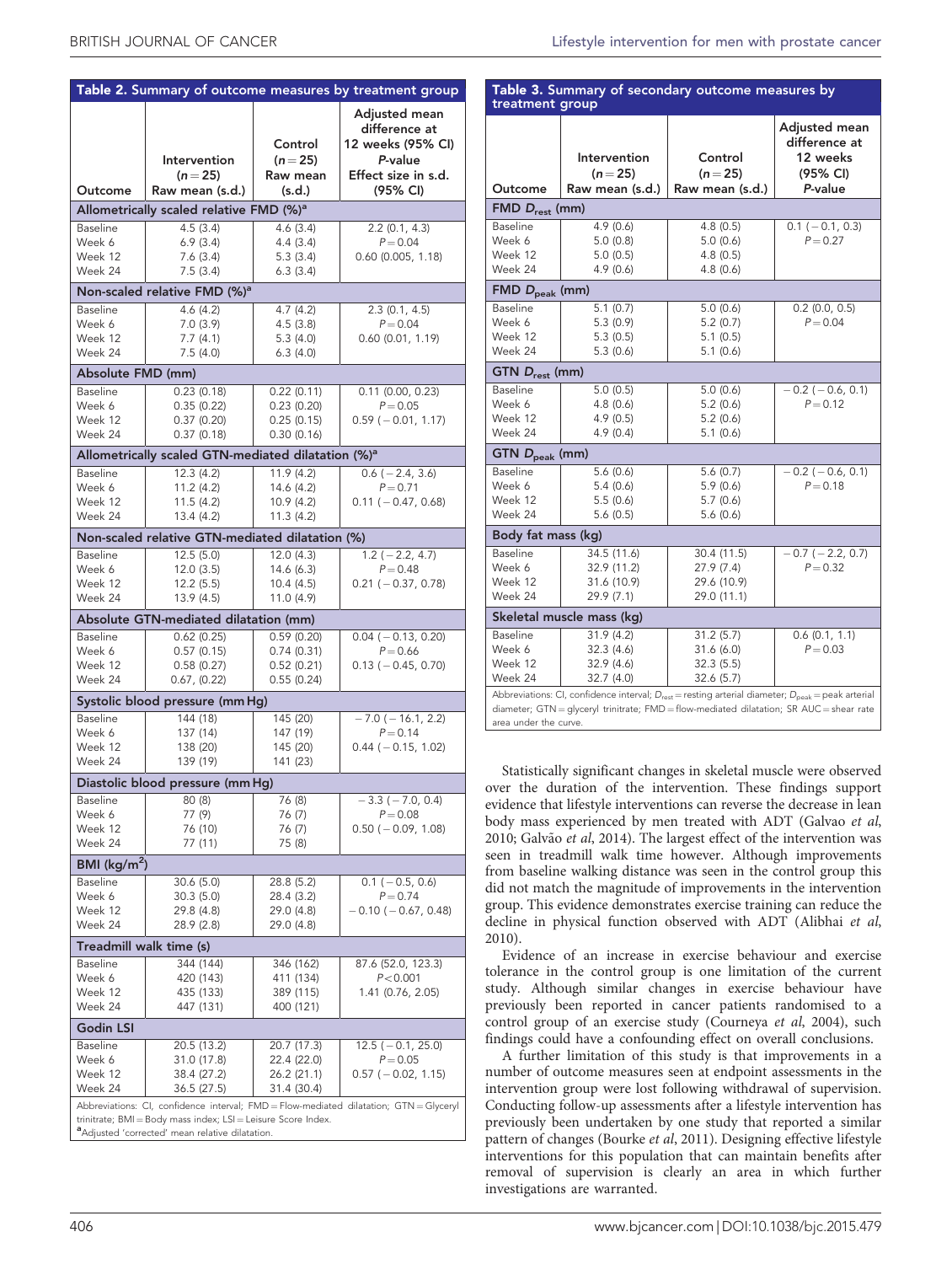### <span id="page-6-0"></span>Table 4. Summary of lipid profile and blood marker measures by treatment group

| Outcome                                                                                                                                                          | Intervention<br>$(n = 25)$<br>Raw mean<br>(s.d.) | Control<br>$(n = 25)$<br>Raw mean<br>(s.d.) | Adjusted mean<br>difference at<br>12 weeks<br>(95% CI)<br>P-value |
|------------------------------------------------------------------------------------------------------------------------------------------------------------------|--------------------------------------------------|---------------------------------------------|-------------------------------------------------------------------|
| Lipid profile                                                                                                                                                    |                                                  |                                             |                                                                   |
| <b>Total cholesterol</b><br>$(mmol-1)$<br>Baseline<br>Week 12                                                                                                    | 5.0(1.2)<br>4.9(1.1)                             | 4.7(0.9)<br>4.8(0.8)                        | $-0.0$ ( $-0.3$ , 0.3)<br>$P = 0.83$                              |
| HDL-C (mmol $I^{-1}$ )<br><b>Baseline</b><br>Week 12                                                                                                             | 1.4(0.4)<br>1.4(0.4)                             | 1.5(0.5)<br>1.5(0.5)                        | $0.0$ ( $-0.1$ , 0.1)<br>$P = 0.60$                               |
| LDL-C (mmol $I^{-1}$ )<br>Baseline<br>Week 12                                                                                                                    | 2.7(1.1)<br>2.8(1.0)                             | 2.4(0.8)<br>2.6(0.8)                        | $-0.0$ ( $-0.3$ , 0.2)<br>$P = 0.79$                              |
| <b>Triglycerides</b><br>$(mmol-1)$<br><b>Baseline</b><br>Week 12                                                                                                 | 1.9(0.7)<br>1.6(0.7)                             | 1.7(1.0)<br>1.6(0.8)                        | $-0.1$ ( $-0.3$ , 0.2)<br>$P = 0.51$                              |
| <b>Blood markers</b>                                                                                                                                             |                                                  |                                             |                                                                   |
| <b>Total testosterone</b><br>(nmol $1^{-1}$ )<br>Baseline<br>Week 12                                                                                             | 0.5(0.2)<br>0.4(0.1)                             | 0.5(0.2)<br>0.4(0.2)                        | $-0.0$ ( $-0.1$ , 0.0)<br>$P = 0.43$                              |
| SHBG (nmol $1^{-1}$ )<br>Baseline<br>Week 12                                                                                                                     | 54.0 (33.0)<br>54.6 (23.8)                       | 56.9 (31.6)<br>51.0 (30.2)                  | 5.8 (0.8, 10.9)<br>$P = 0.03$                                     |
| Free androgen index<br><b>Baseline</b><br>Week 12                                                                                                                | 1.2(0.8)<br>1.0(0.5)                             | 1.2(1.0)<br>1.3(1.1)                        | $-0.2$ ( $-0.5$ , 0.1)<br>$P = 0.17$                              |
| Prostate-specific<br>antigen (ng m $I^{-1}$ )<br>Baseline<br>Week 12<br>Abbreviations: CI, confidence interval; HDL-C=high-density lipoprotein-cholesterol; LDL- | 2.1(4.8)<br>3.7(8.7)                             | 1.5(2.7)<br>2.3(4.5)                        | $0.1. (-1.0, 1.3)$<br>$P = 0.80$                                  |

10 9 Adjusted mean relative FMD (%) Adjusted mean relative FMD (%) 8 7 6 5 *P*= 0.29 4 *P*= 0.04 3 *P*= 0.04  $\overline{2}$ 1  $\overline{0}$ Baseline Week 6 Week 12 Week 24 Time of assessment  $---$  Control  $---$  Intervention



Finally, the controlled recruitment of men into this study could limit generalisability of the findings. As part of the first study to report an exercise-based intervention in men with metastatic prostate cancer (Bourke et al, 2011, 2014), the necessity to maintain rigour and ensure patient safety resulted in the exclusion of 67% of men identified as being treated with ADT. Comparison

In conclusion, our findings demonstrate evidence of improvements in endothelial function after a lifestyle intervention including supervised exercise training and dietary advice in men on long-term ADT for prostate cancer that were not maintained following withdrawal of the intervention. Larger studies are required to investigate any impact on clinically relevant cardiovascular outcomes, as well as the value of a longer supervised intervention.

#### ACKNOWLEDGEMENTS

We thank the volunteers for participating in the study and the technical staff at Sheffield Hallam University for their assistance in conducting assessments. This study was funded in full by Sheffield Hallam University.

#### CONFLICT OF INTEREST

The authors declare no conflict of interest.

#### **REFERENCES**

- Alibhai SM, Breunis H, Timilshina N, Johnston C, Tomlinson G, Tannock I, Krahn M, Fleshner NE, Warde P, Canning SD, Klotz L, Naglie G (2010) Impact of androgen-deprivation therapy on physical function and quality of life in men with nonmetastatic prostate cancer. J Clin Oncol 28: 5038–5045.
- Alibhai SM, Duong-Hua M, Sutradhar R, Fleshner NE, Warde P, Cheung AM, Paszat LF (2009) Impact of androgen deprivation therapy on cardiovascular disease and diabetes. J Clin Oncol 27: 3452–3458.
- Atkinson G (2014) Shear rate normalization is not essential for removing the dependency of flow-mediated dilation on baseline artery diameter: past research revisited. Physiol Meas 35: 1825–1835.
- Atkinson G, Batterham AM (2013) The percentage flow-mediated dilation index: a large-sample investigation of its appropriateness, potential for bias and causal nexus in vascular medicine. Vasc Med 18: 354–365.
- Atkinson G, Batterham AM, Thijssen DH, Green DJ (2013) A new approach to improve the specificity of flow-mediated dilation for indicating endothelial function in cardiovascular research. J Hypertens 31: 287–291.
- Black MA, Cable NT, Thijssen DH, Green DJ (2008) Importance of measuring the time course of flow-mediated dilatation in humans. Hypertension 51: 203–210.
- Borg GA (1982) Psychophysical bases of perceived exertion. Med Sci Sports Exerc 14: 377–381.
- Bosco C, Bosnyak Z, Malmberg A, Adolfsson J, Keating NL, Van Hemelrijck M (2015) Quantifying observational evidence for risk of fatal and nonfatal cardiovascular disease following androgen deprivation therapy for prostate cancer: a meta-analysis. Eur Urol 68: 386–396.
- Bourke L, Gilbert S, Hooper R, Steed LA, Joshi M, Catto JW, Saxton JM, Rosario DJ (2014) Lifestyle changes for improving disease-specific quality of life in sedentary men on long-term androgen-deprivation therapy for advanced prostate cancer: a randomised controlled trial. Eur Urol 65: 865–872.
- Bourke L, Doll H, Crank H, Daley A, Rosario D, Saxton JM (2011) Lifestyle intervention in men with advanced prostate cancer receiving androgen suppression therapy: a feasibility study. Cancer Epidemiol Biomarkers Prev 20: 647–657.
- Brown H, Prescott R (2006) Applied Mixed Models in Medicine. John Wiley & Sons: Chichester, West Sussex, UK.
- Celermajer DS (1997) Endothelial dysfunction: does it matter? Is it reversible? J Am Coll Cardiol 30: 325–333.